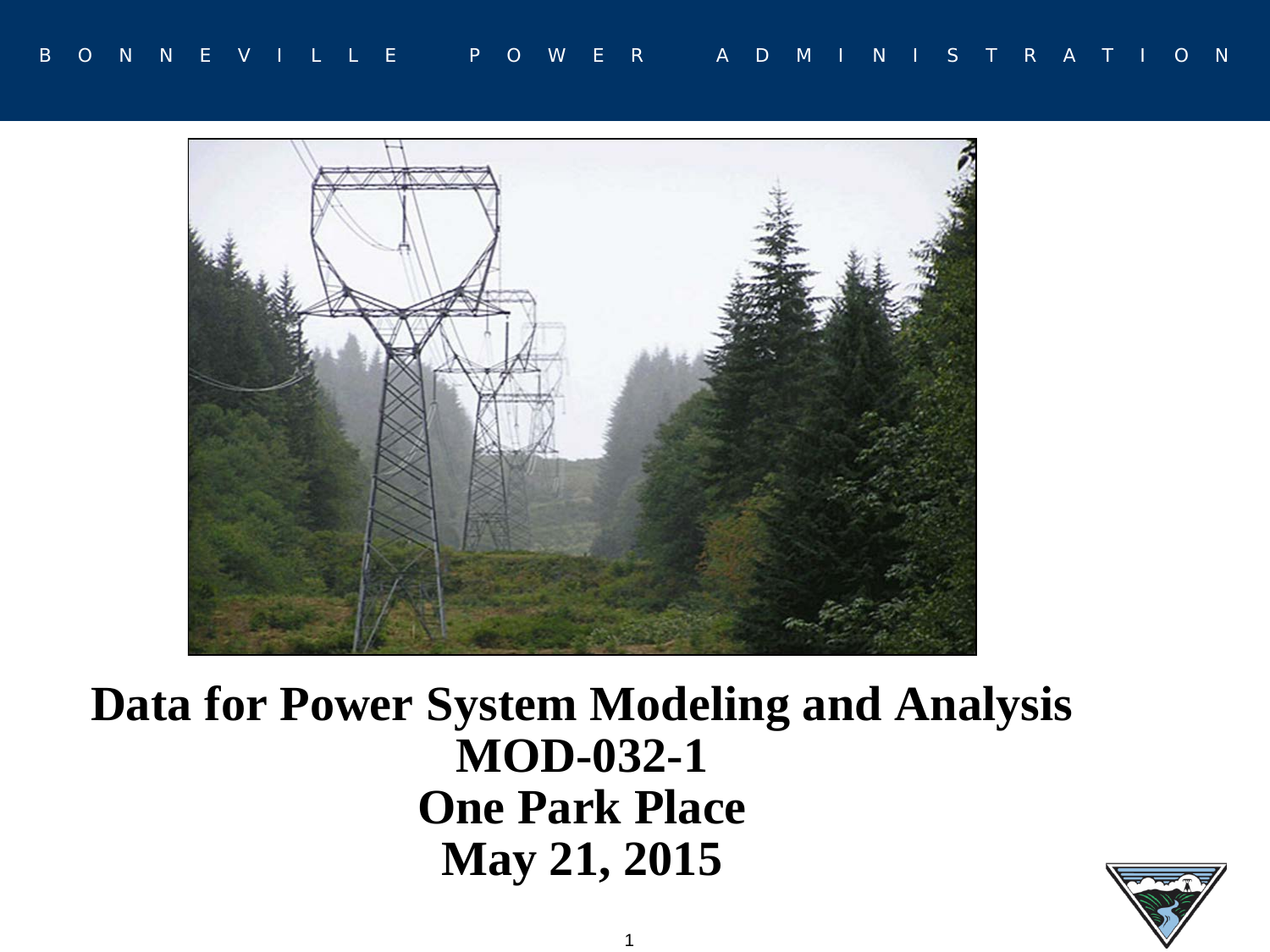## MOD-032-1: Meeting Agenda

- Agenda
	- **Introductions**
	- MOD-032-1 Data for Power System Modeling and Analysis overview
	- Documentation Review
		- **BPA MOD-32 Data Requirements and Process**
		- WECC Data Preparation Manual
		- WECC Base Case Compilation Schedule
		- WECC Approved Dynamic Model Library

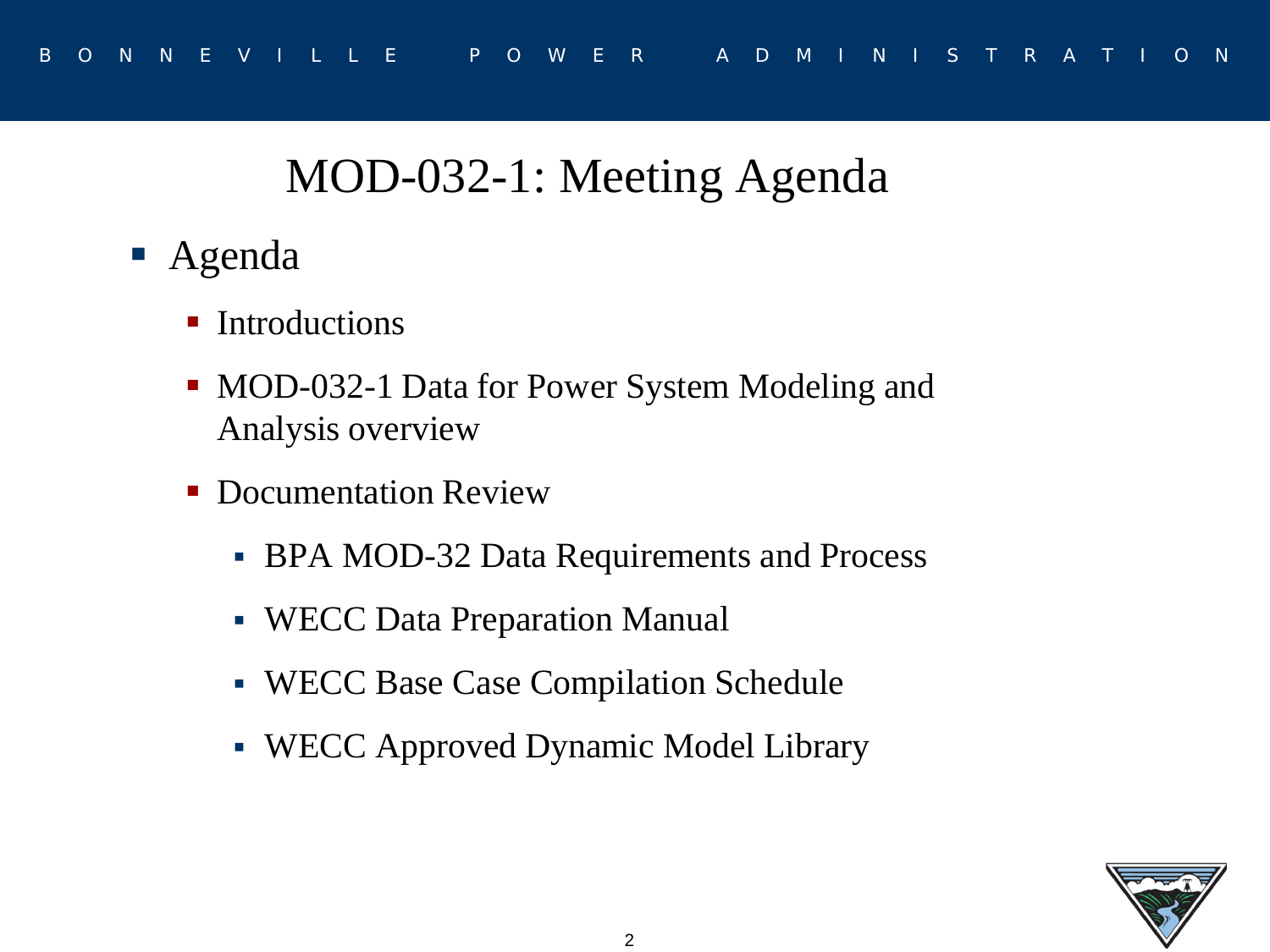

# MOD-032-1: Overview

- Data for Power System Modeling and Analysis: MOD-032-1 is a consolidation and replacement of existing data collection standards:
	- MOD-010-0, MOD-011-0, MOD-012-0, MOD-013-1, MOD-014-0, and MOD-015-0.1
- MOD-032-1 requires data submission by applicable data owners to their respective Transmission Planner (TP) and/or Planning Coordinator (PC)
- Supports building the interconnection wide cases in the Western Interconnection

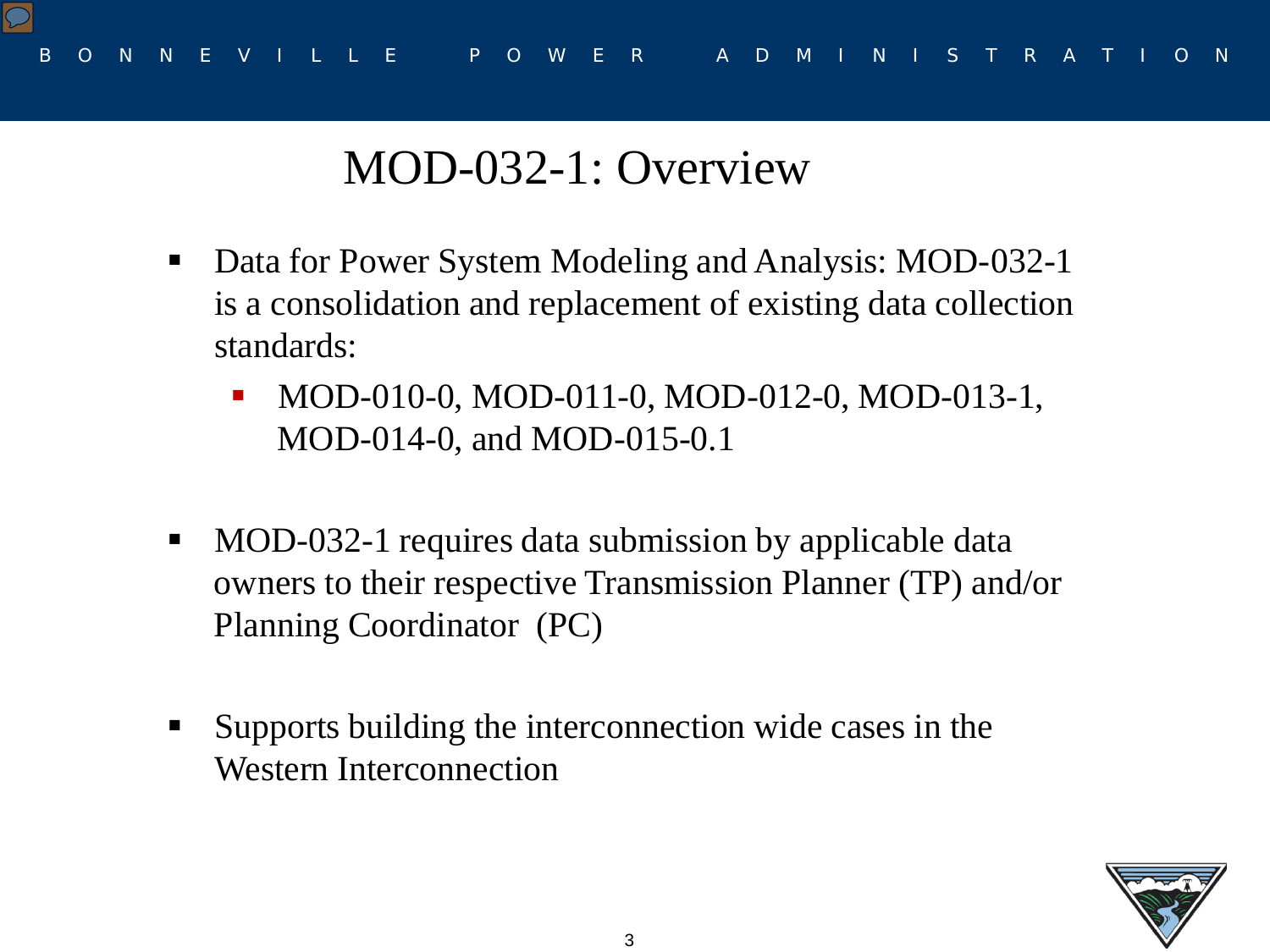## MOD-032-1: Overview cont.

| <b>Requirement</b> | <b>Functional</b><br><b>Entities</b> | <b>Enforceable Date</b> | <b>Description</b>              |
|--------------------|--------------------------------------|-------------------------|---------------------------------|
| R <sub>1</sub>     | PC and TPs                           | 7/1/2015                | Process<br>Development          |
| R <sub>2</sub>     | GO, LSE, and TO                      | $7/1/2016*$             | Data response<br>from customers |
| R <sub>3</sub>     | GO, LSE, and TO                      | $7/1/2016*$             | <b>PC/TP</b> Data<br>validation |
| R <sub>4</sub>     | PC                                   | $7/1/2016*$             | Data rollup to<br><b>WECC</b>   |

\* See project key dates and milestones

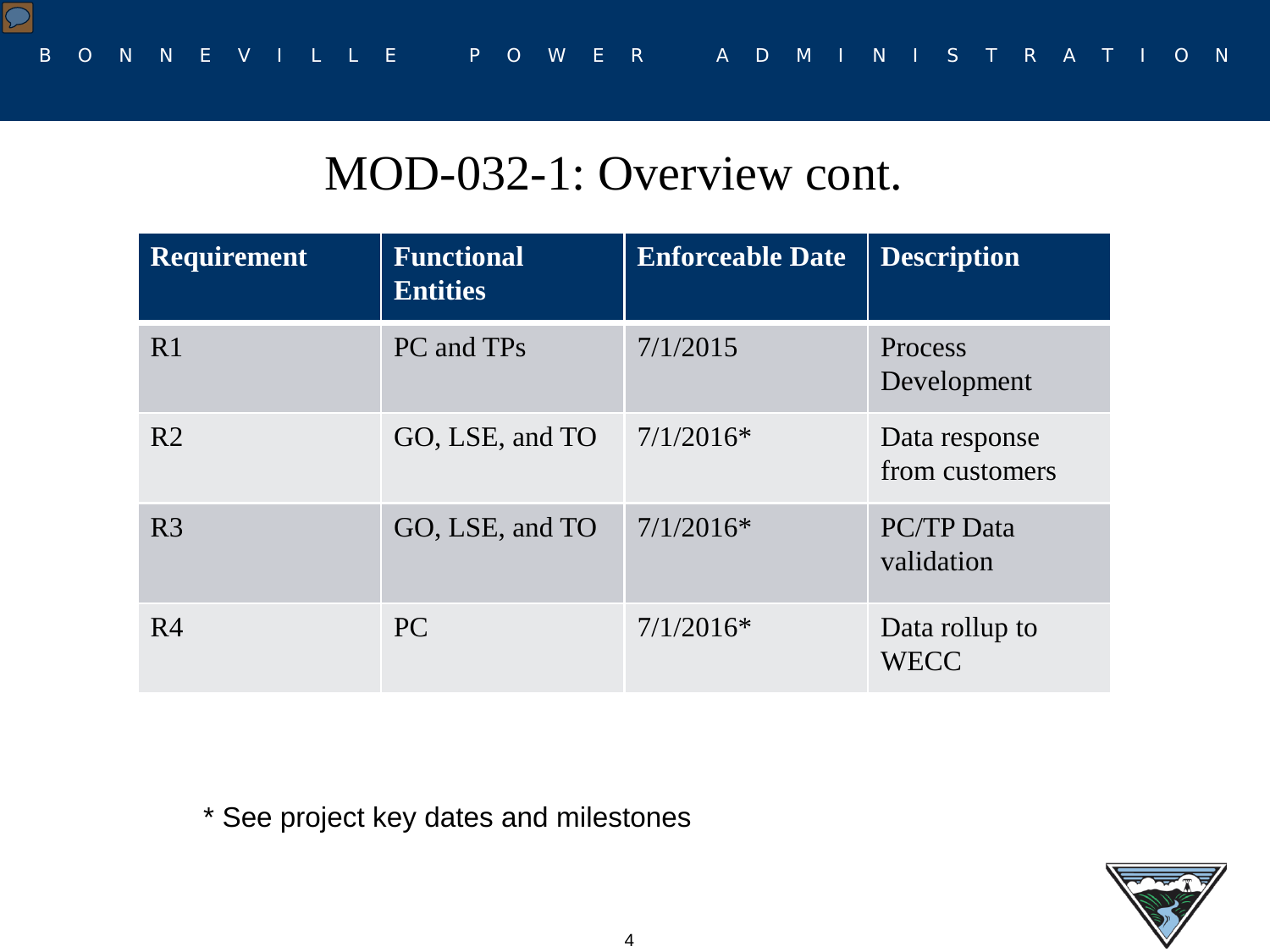# Key Dates and Milestones

- Staged rollout:
	- $\blacksquare$  7/1/2015: R1 enforceable
	- 7/1/2016: R2-R4 enforceable, MOD-010 thru MOD-015 retired
	- 5 Year Cycle: MOD-026/027 still apply



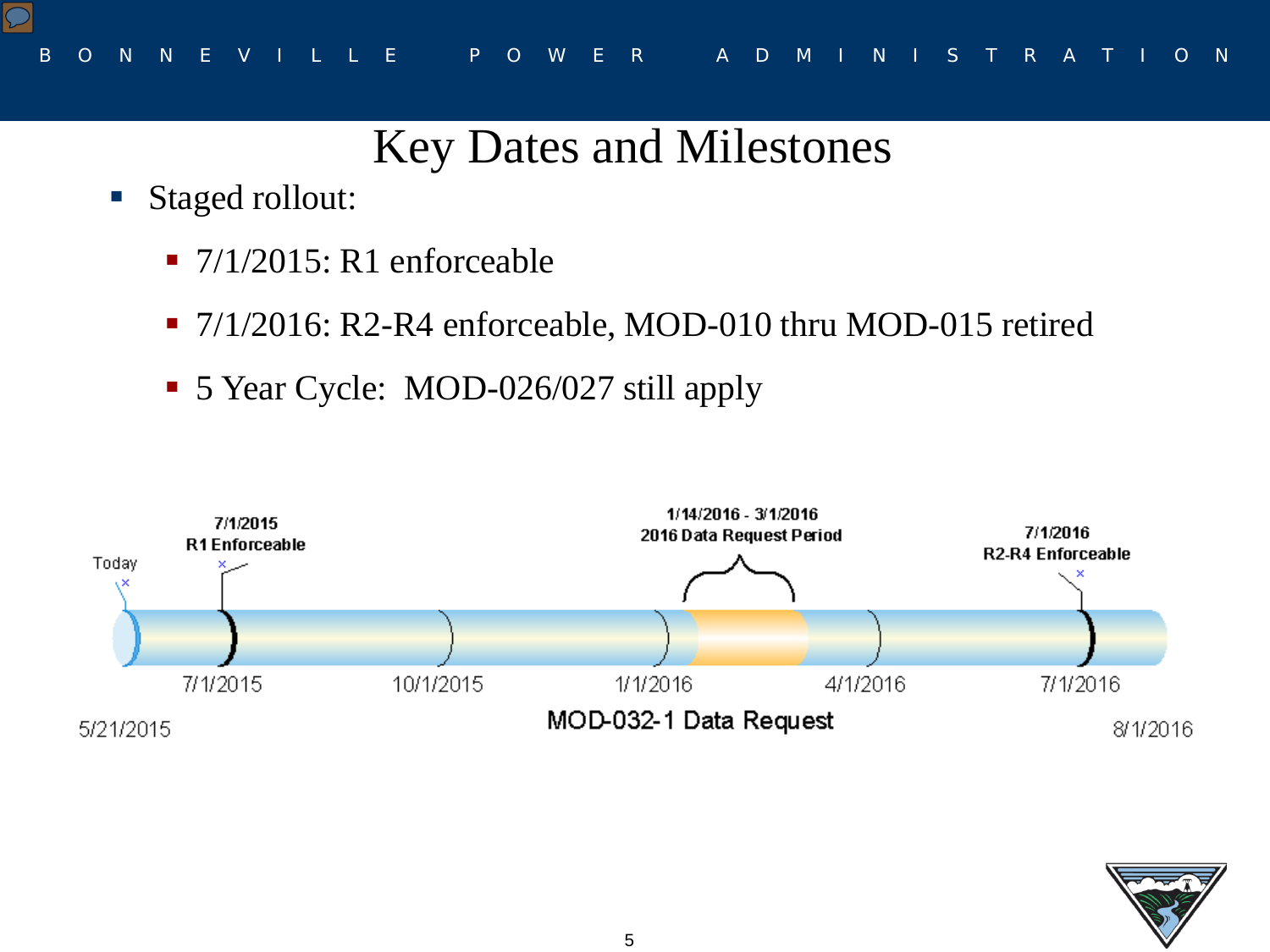#### **What's in it for you?**

- Consolidated data collection
	- Goal is to minimize data requests to customers
	- Goal is to decrease workload for customers
	- Simplified process
- Refreshing existing data collection processes for building the interconnection wide cases
- Consistent data submission format increases data quality and effectiveness
- **BPA** as the PC assist in entities compliance efforts
- Seeking to collaborate with TP's to improve BPA's data collection process
	- Please comment!
- It's the law we all have to do it

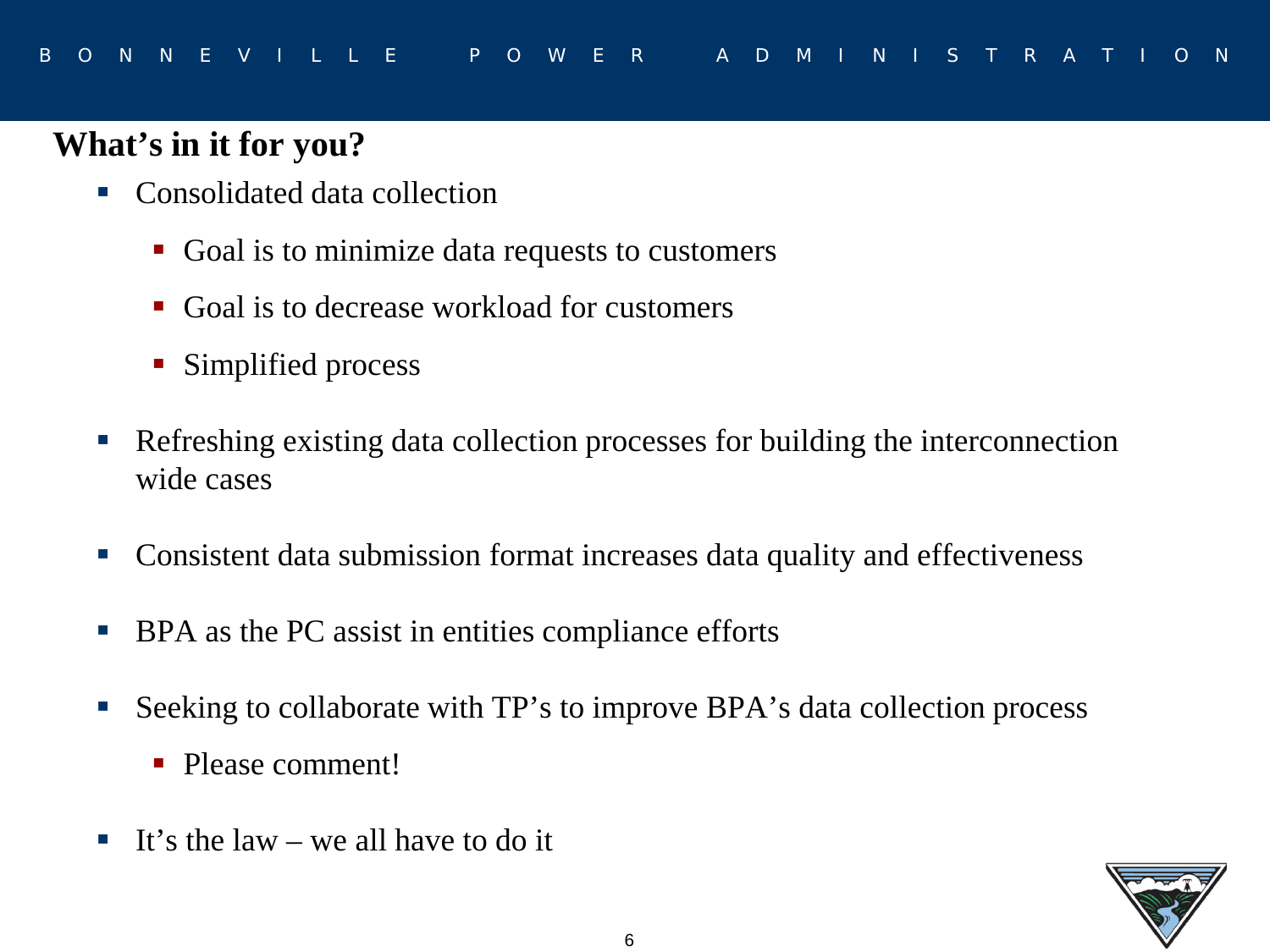## MOD-032-1: Documents:

- **MOD-032-1 Data Requirements and Reporting Procedures** 
	- Custodian: BPA (supplemental to DPM)
- **WECC** [Data Preparation Manual \(](https://www.wecc.biz/Reliability/WECC_Data_Preparation_Manual.docx)DPM)
	- Custodian: WECC SRWG
- **WECC [Base Case Compilation Schedule](https://www.wecc.biz/_layouts/15/WopiFrame.aspx?sourcedoc=/Reliability/2016_Base_Case_Compilation_Schedule-DRAFT-BCCS.doc&action=default&DefaultItemOpen=1) (BCCS)** 
	- Custodian: WECC SRWG
- WECC [Approved Dynamic Model Library](https://www.wecc.biz/Reliability/WECC-Approved-Dynamic-Model-Library.pdf)
	- Custodian: WECC MVWG

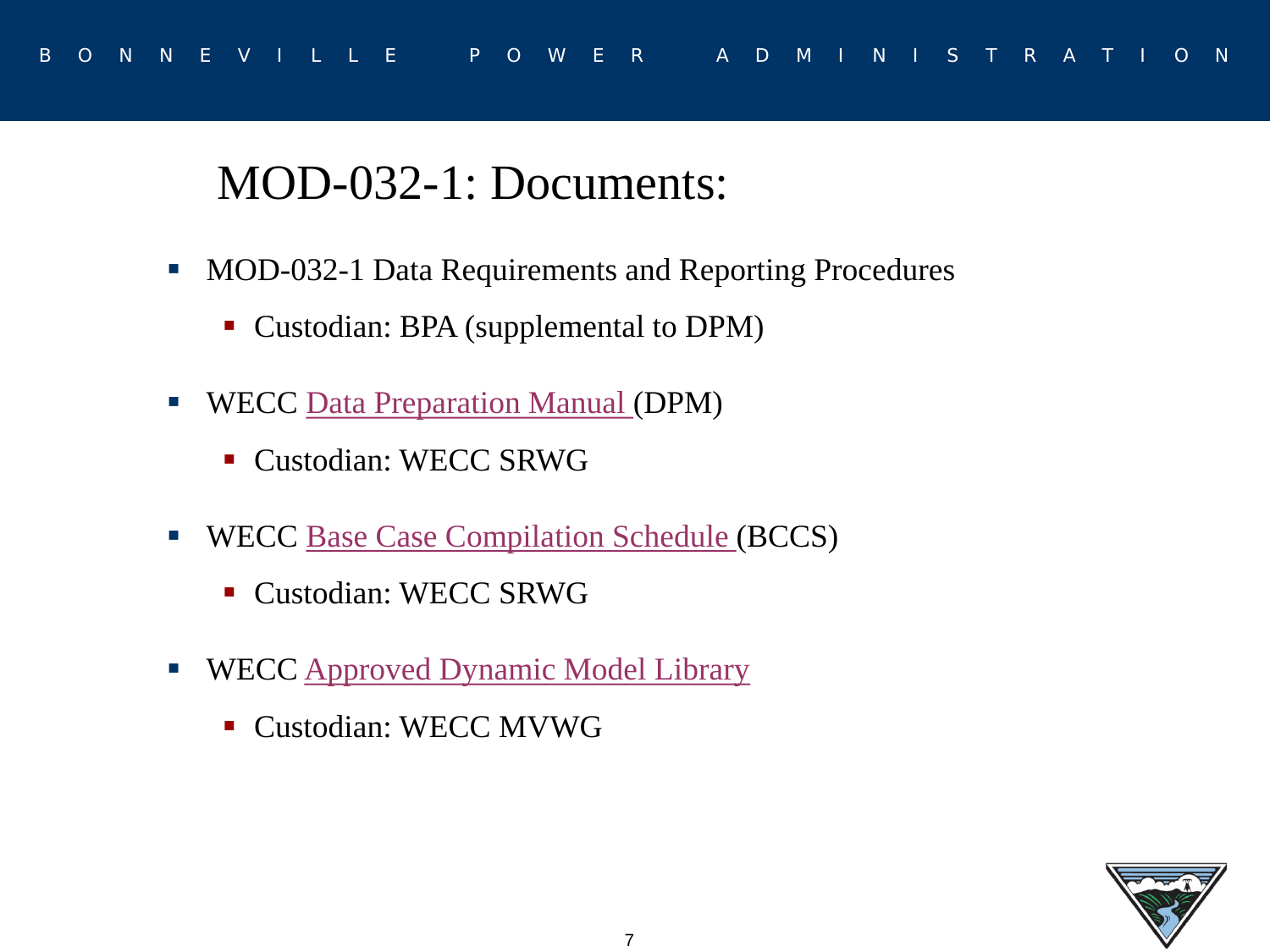#### **How is the process different for TPs vs. other functions:**

- $\blacksquare$  TP's
	- Annually submit to BPA as your PC
		- Typically 1st QTR of each calendar year
	- **Submit to SRWG as requested per SRWG Base Case** Compilation Schedule (BCCS)

- Schedule can be found on page 4 of [Base Case Compilation Schedule](https://www.wecc.biz/Reliability/2015_Base_Case_Compilation_Schedule-v4.doc)

- Everyone else (GO's, TO's, LSE's, & DP's)
	- Annually submit to BPA as your PC
		- Typically 1st QTR of each calendar year

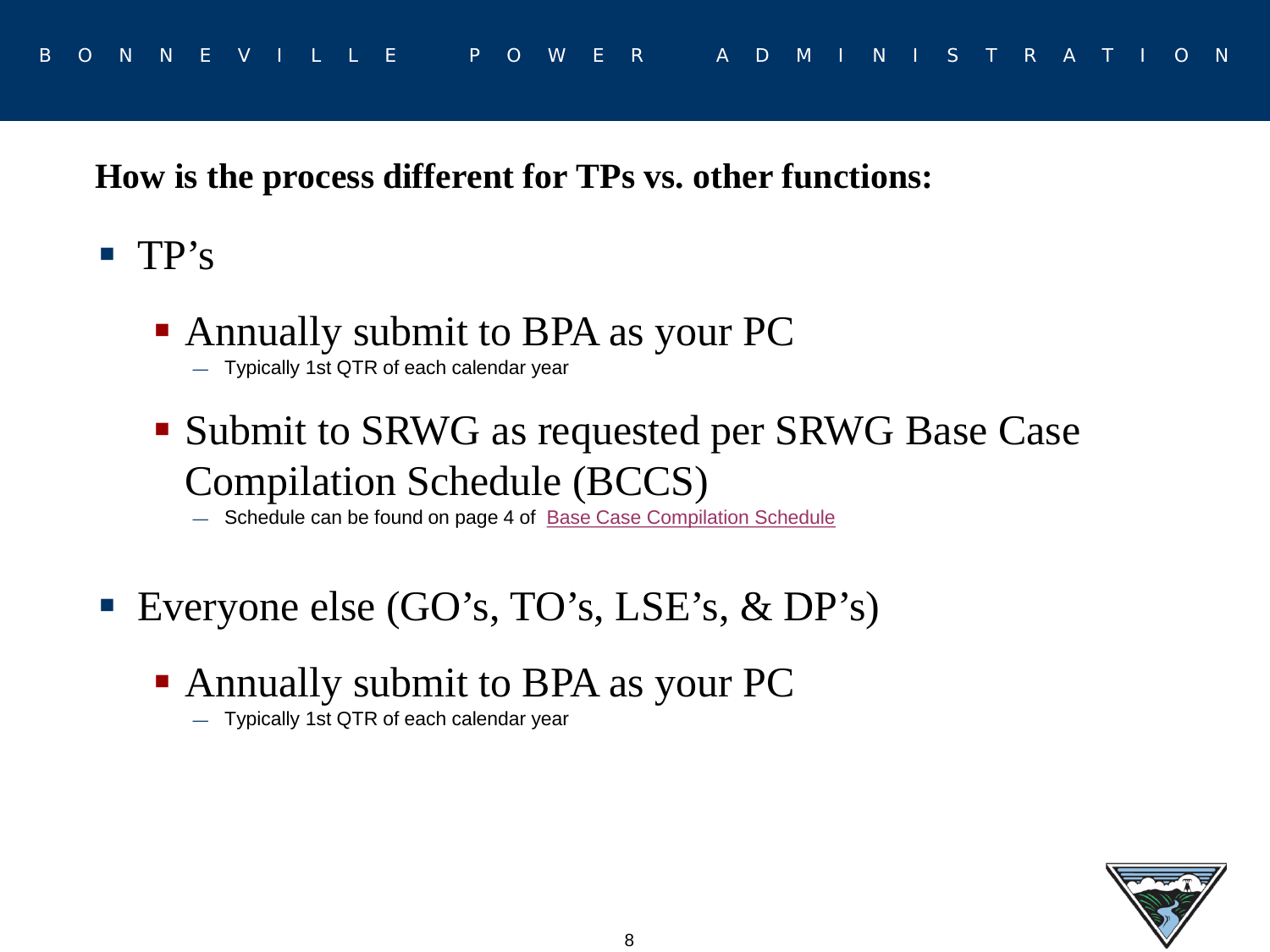#### **Next steps:**

- 6/4/15: Customers to comment on BPA's Data Requirements and reporting procedures
	- **Casabilityprogram@bpa.gov**
- 6/26/15: BPA posts BPA's Data Requirements and reporting procedures V1
	- **[BPA's Customer Service Reliability Program](http://www.bpa.gov/transmission/OperationsReliability/ReliabilityProgramandNERCStandards/Pages/Projects.aspx) (CSRP)**
- $\blacksquare$  1/1/16<sup>\*</sup>: BPA begins to1 implement BPA's Data Requirements and reporting procedures
- 3/1/16\*: Data submission due back from customers
- $\blacksquare$  3/1/16 7/1/16: BPA validates and compiles data
	- BPA will work with entities if additional reconciliation is needed